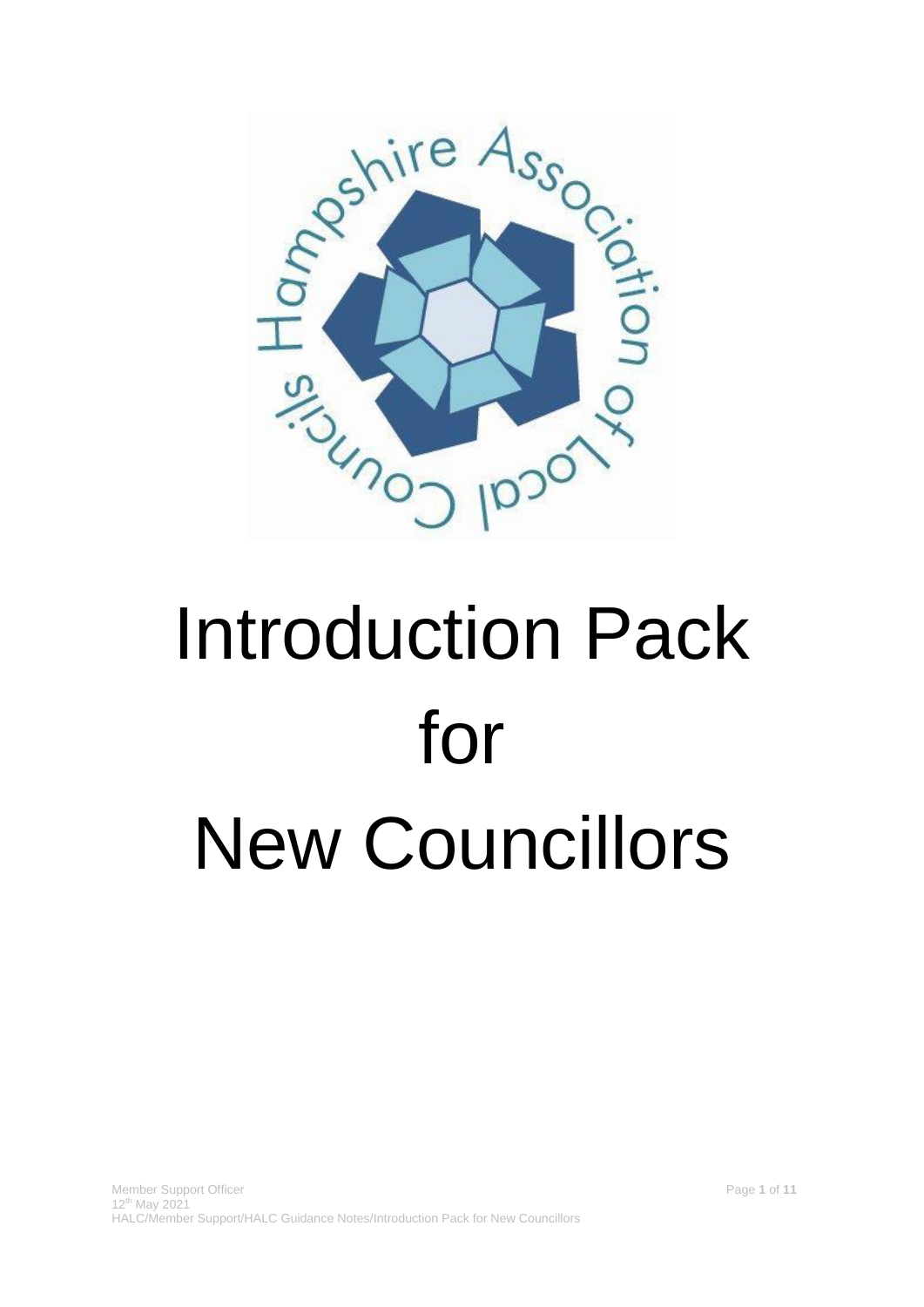## **Table of Contents**

| 1.             |                                                                                 |  |
|----------------|---------------------------------------------------------------------------------|--|
| 2.             |                                                                                 |  |
| 3.             |                                                                                 |  |
| 4.             |                                                                                 |  |
| 5.             | Freedom of Information (FOI) and the General Data Protection Regulation (GDPR)5 |  |
| 6.             |                                                                                 |  |
|                |                                                                                 |  |
| 1.             |                                                                                 |  |
| 2.             |                                                                                 |  |
| 3.             |                                                                                 |  |
| 4.             |                                                                                 |  |
| 5.             |                                                                                 |  |
| 6.             |                                                                                 |  |
| 7.             |                                                                                 |  |
|                |                                                                                 |  |
| 1 <sub>1</sub> |                                                                                 |  |
| 2.             |                                                                                 |  |
| 3.             |                                                                                 |  |
|                |                                                                                 |  |
|                |                                                                                 |  |
| 1.             |                                                                                 |  |
| 2.             |                                                                                 |  |
| 3.             |                                                                                 |  |
| 4.             |                                                                                 |  |
| 5.             |                                                                                 |  |
| 6.             |                                                                                 |  |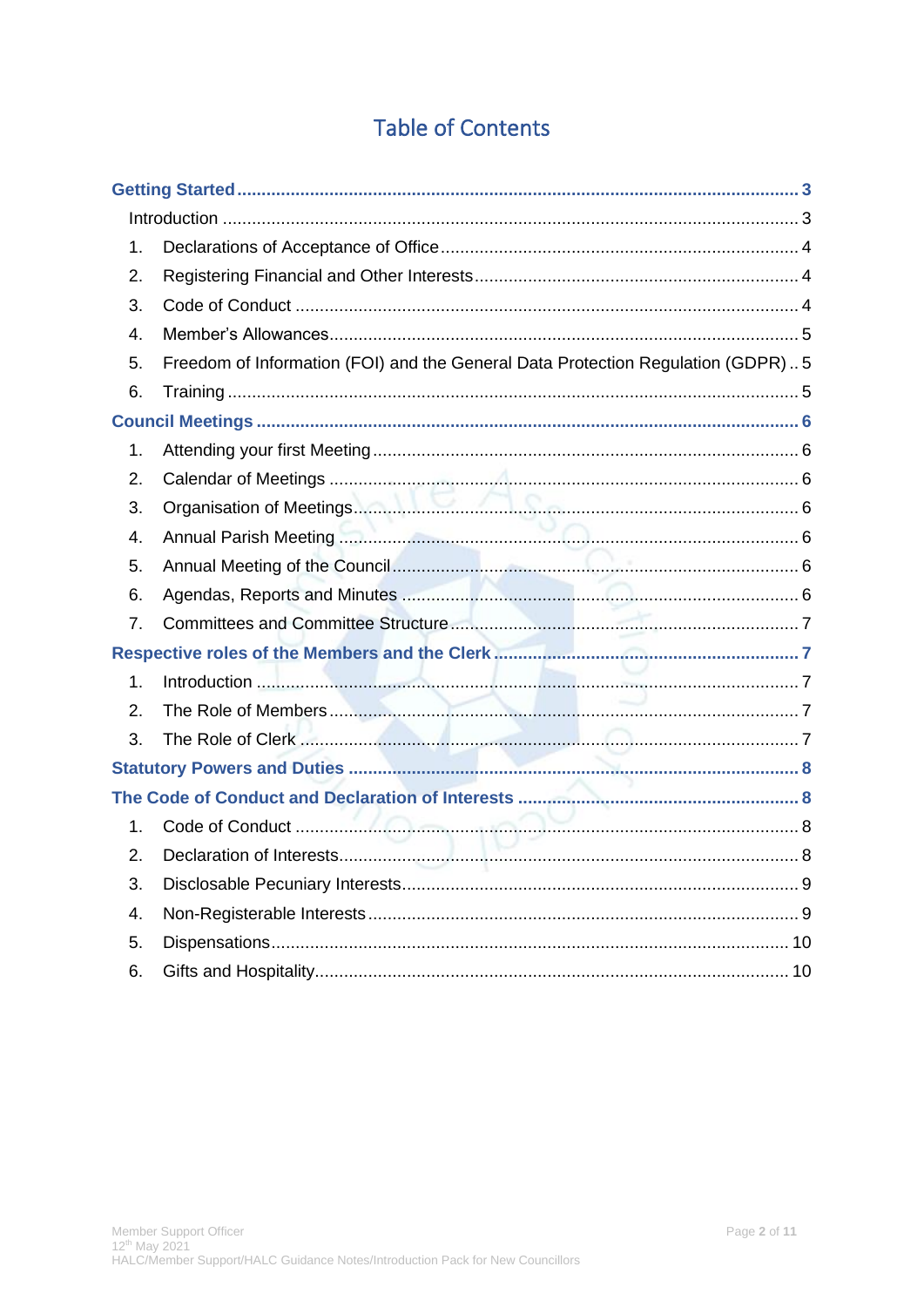## Getting Started

#### <span id="page-2-1"></span><span id="page-2-0"></span>**Introduction**

Hampshire Association of Local Councils (Hampshire ALC) congratulate you on your recent election to become a parish or town councillor within your community.

We are a third sector not for profit membership organisation that provides advice, guidance, support and training to parish and town councils. You can find out more about us and the services we provide via our membership leaflet, which accompanies this guide.

Becoming a new councillor can be overwhelming as well as exciting. Therefore, to help you settle into your new role, Hampshire ALC have developed this Introduction Pack to help you understand:

- **Your obligations as a council member**
- **Rules, regulations, and procedures of a council**
- **Your role and the role of others within the council**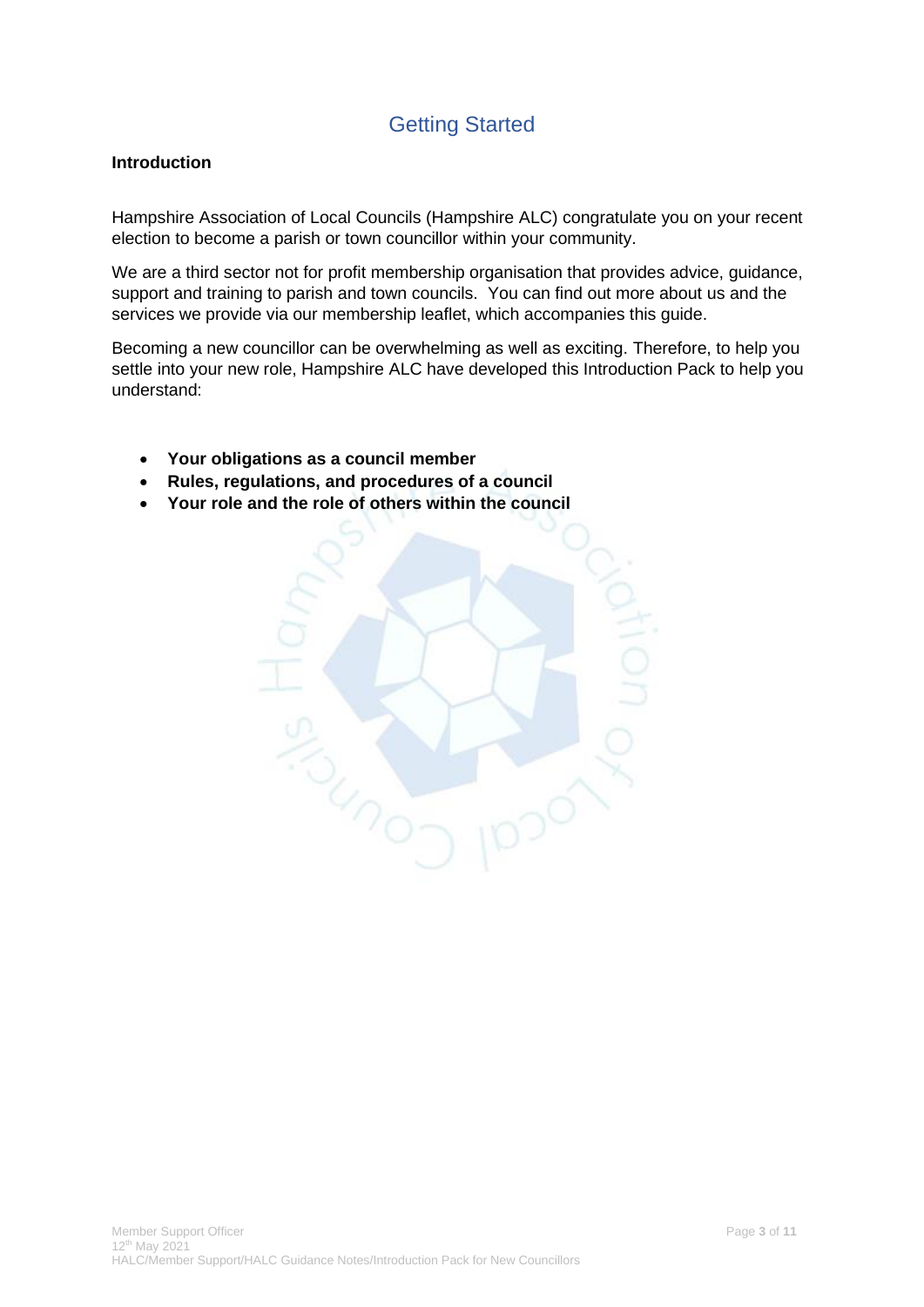#### **Getting Started**

#### **1. Declarations of Acceptance of Office**

<span id="page-3-0"></span>On accepting office as councillor, you will be required to complete a *Declaration of Acceptance* form.

When you sign the declaration, you will undertake to observe the Council's Code of Conduct, so it is essential that you read through the code. A copy of which will be provided to you by your clerk.

You cannot participate as a councillor (including participating in any meetings of the council, its' committees, sub-committees or as a representative on an outside body) until you have signed the Declaration of Acceptance of Office. This form is provided to you by your clerk, usually before your first full council meeting.

#### **2. Registering Financial and Other Interests**

<span id="page-3-1"></span>As a member of a local authority, you are obliged under statutory requirements to complete a Register of Pecuniary (Financial) Interests. This form is lodged with the Monitoring Officer of your district council. Your clerk will also hold a copy for future reference. The register is a public document and is published online by both the parish and district council. It may also be inspected upon request by any member of the public and may be referred to where there is an alleged breach of the council's code of conduct.

Your clerk will provide you with a Register of Interest Form for completion and returning to them within 28 days of your election to the council. This is a requirement of the code and enables you to register your disclosable pecuniary interests. Full instructions are given on the form regarding its completion.

The details, which you will need to register, are set out in full within the Code of Conduct for Members. You are also required to register any change to the interests previously registered, within 28 days of becoming aware of any such change. If you have any changes to register at any time, you should inform your clerk to ensure that any changes are informed to the Monitoring Officer.

The responsibility to keep your register up to date is YOURS. Although you have registered a particular interest in writing, you will still be required to disclose that interest at meetings should circumstances arise.

Further information on making disclosures at meetings is given within the [Code of Conduct](#page-7-1)  [and Declaration of Interests](#page-7-1) section of this guide.

#### **3. Code of Conduct**

<span id="page-3-2"></span>As an elected member you are required to consider all matters with an open mind, in an open and transparent process, free from interest. The council will have adopted a code of conduct for its members, which reflects its statutory requirement to promote and maintain the high standards of conduct, as required by the Localism Act 2011.

The code applies to you whenever you are acting as a councillor or the public perceive you to be acting as a councillor. It is essential that you become familiar with the code as soon as possible.

Guidance on the Seven Principles of Public Life are [here.](#page-7-1)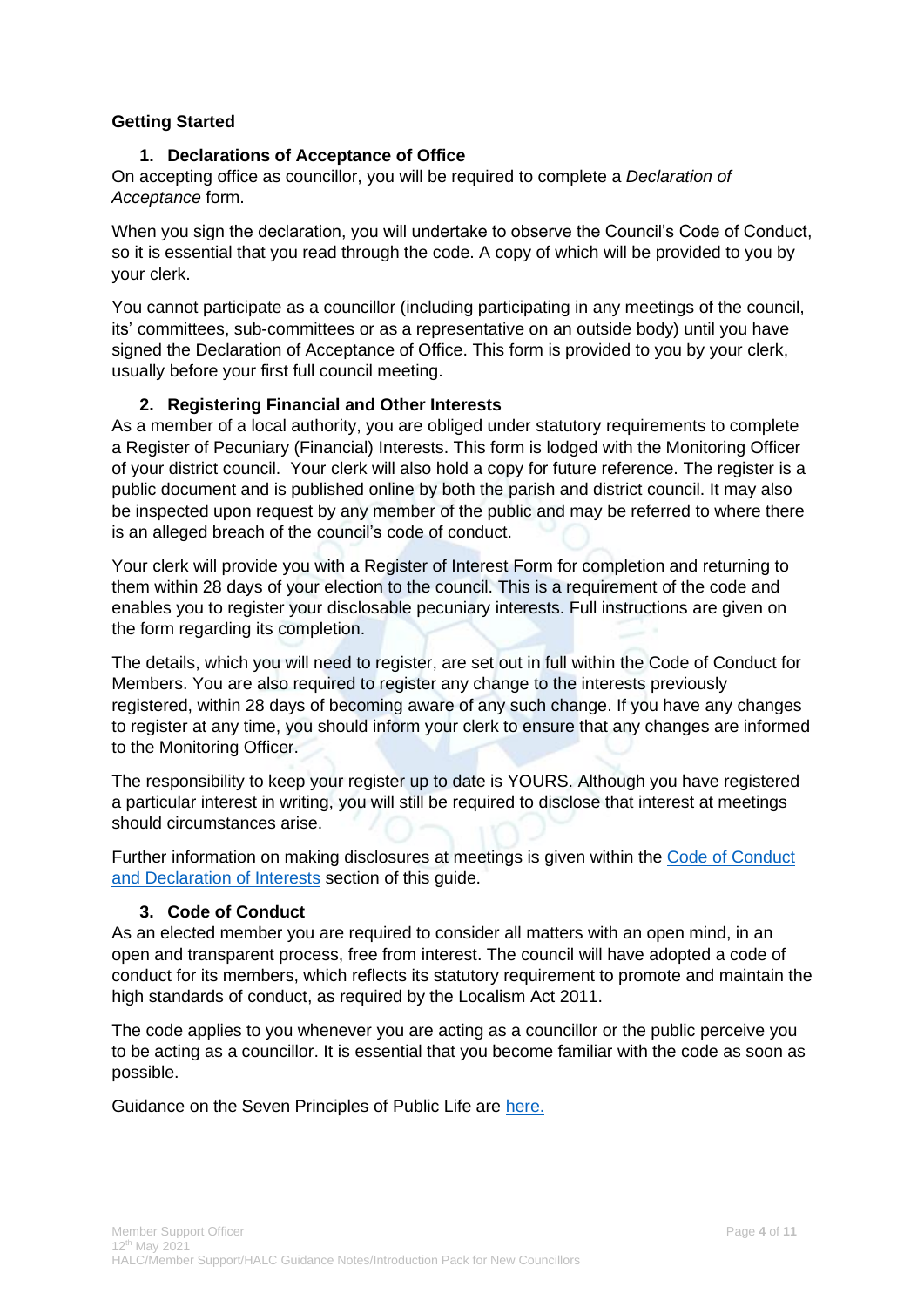#### **4. Member's Allowances**

<span id="page-4-0"></span>The council may have a specific policy on allowances, which will be available from your clerk.

#### **5. Freedom of Information (FOI) & General Data Protection Regulations (GDPR)**

<span id="page-4-1"></span>The council is obliged by law to make information on its activities available to the public upon request. It maintains a Publication Scheme, which should be available to the public via the council's website and identifies classes of information, which are routinely in the public domain. All information held by the council is available to the public, although in some cases an exemption may apply, which may permit the council to refuse to supply the information.

Information held by members of the council belongs to the council and is also covered by FOI and therefore members may be approached to produce their records if a specific enquiry warrants it. This includes notes, recorded telephone conversations, texts, or instant messaging etc.

The council should provide a dedicated email address to be used by members for all council related business. Personal email addresses should not be used in place of these. Should your personal email account be used on behalf of council related business, any such correspondence relating to a specific enquiry may fall within the obligations of the FOI and required to be made publicly available.

Members should seek advice from their clerk if they have any concerns or are approached by a member of the public for such information under this legislation.

The council is also obliged under the General Data Protection Regulation (GDPR), which requires personal data to be processed in a manner that ensures its security. To ensure the identity of any members of the public are protected, Hampshire ALC strongly urges all members and staff of a council to refer to members of the public as 'the individual'.

#### **6. Training**

<span id="page-4-2"></span>Hampshire ALC recommends members and staff regularly attend sessions to improve and update their understanding of matters affecting their roles and local government. The council should support and encourage members and staff to attend training events, conferences and seminars provided by organisations such as ourselves.

Examples of training available include:

Councillor Skills

Chairmanship

Finance (Including VAT, budgeting, audit and risk management)

Planning

CiLCA (Certificate in Local Council Administration) – predominantly for staff members

A suggested *Development Pathway* is attached at the end of this document (Appendix 1). Further details of our course content can also be found on our website at [www.hampshirealc.org.uk](https://www.hampshirealc.org.uk/)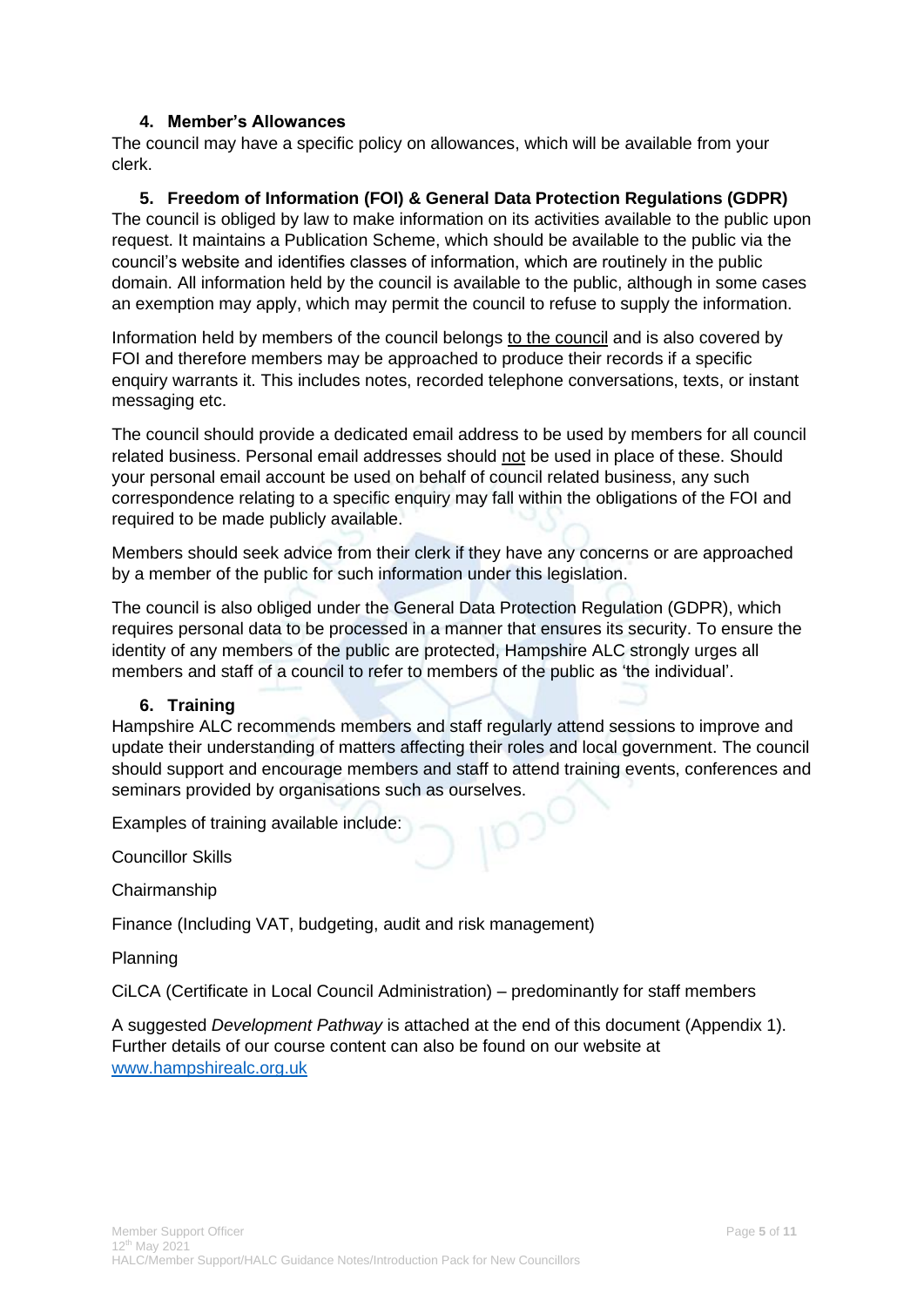## Council Meetings

#### <span id="page-5-0"></span>**1. Attending your first meeting**

<span id="page-5-1"></span>Having completed all relevant paperwork, the first meeting you attend will be the first meeting after your election/co-option to office. An agenda and accompanying papers will be sent to you, most likely by email 3 clear working days before the meeting and you should familiarise yourself with the items for discussion. You may find it helpful to meet with the clerk and/or chairman before your first meeting to understand the issues to be discussed.

#### **2. Calendar of Meetings**

<span id="page-5-2"></span>Councils are required to hold a minimum of four full council meetings a year, including an annual meeting of the council. Your clerk will be able to provide you with a full schedule of meeting dates.

#### **3. Organisation of Meetings**

<span id="page-5-3"></span>Your clerk will organise any meetings of the council.

#### **4. Annual Parish Meeting**

<span id="page-5-4"></span>The Annual Parish Meeting is held once a year. This meeting is a public meeting, open to all residents of the parish. The council is required, under the [Local Government Act 1972,](http://www.legislation.gov.uk/ukpga/1972/70/schedule/12/part/III) Sch 12, [Part III](http://www.legislation.gov.uk/ukpga/1972/70/schedule/12/part/III) to hold an Annual Parish Meeting each year between 1<sup>st</sup> March and 1<sup>st</sup> June.

#### **5. Annual Meeting of the Council**

<span id="page-5-5"></span>The annual meeting of the council is always held in May. This is a full council meeting, and the agenda will include:

- The election of the chairman
- The election of the vice chairman
- Confirmation of the council's committees
- Review of the council's standing orders and financial regulations
- Appointment of members to the council's committees
- Appointment of members to be representatives to outside bodies

The annual meeting of the council, in a year of the elections, must take place on or within 14 days after the day on which the newly elected councillors take office. In a year where there are no elections, the council's annual meeting must take place in May, as required under the [Local Government Act 1972, Sch 12, Part II.](http://www.legislation.gov.uk/ukpga/1972/70/schedule/12)

#### **6. Agendas, Reports and Minutes**

<span id="page-5-6"></span>Statute requires a member of the council to be 'summoned' to attend a meeting. This formal notice will provide the date, time and place of a meeting. It will also include the agenda to give you details of all items to be discussed and the level of discussion to take place i.e. whether the council are considering an action to be taken, receive a report, or passing a resolution. It is important members take the time to read the agenda and any accompanying reports/papers to ensure they are familiar with the item once at the meeting.

At times, the council are required to consider a confidential item of business. Any information within any report marked confidential should not be divulged to anyone who is not a member of the council; where the paper relates to a committee meeting, this may also include other councillors who are not on that committee. If you are unsure, you should contact your clerk to discuss.

After every meeting, a set of minutes are produced by the clerk. The minutes are a record of the meeting's proceedings and remain the clerk's draft until approved as a correct record of proceedings at the following meeting.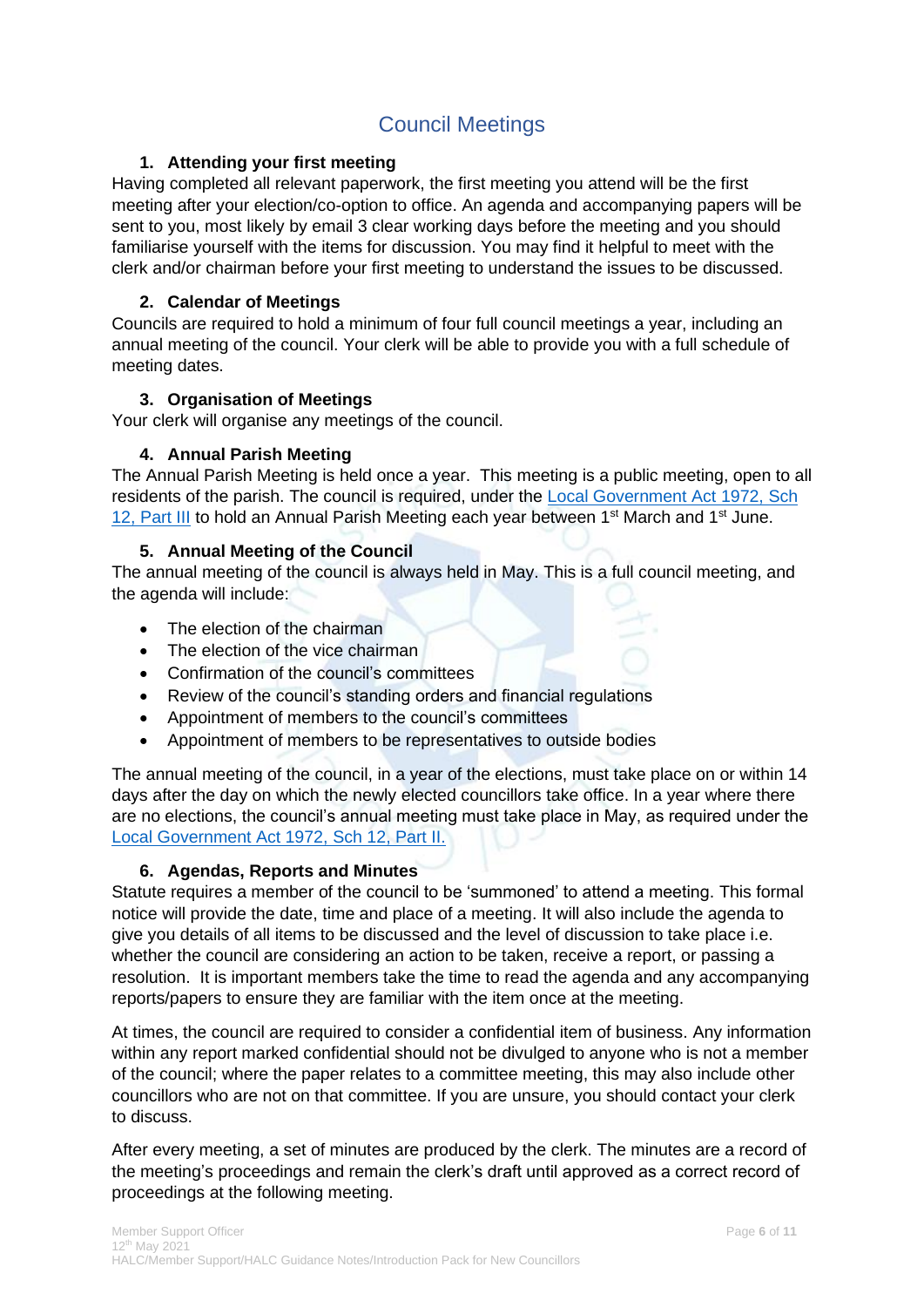Although the council allows for a public participation item at its meetings, where members of the public can raise issues, speak of items on the agenda and question council decision, they are not public meetings, but meetings held in public.

Your council may have a public participation policy, which you may wish to familiarise yourself with.

#### **7. Committees and Committee Structure**

<span id="page-6-0"></span>The council determines its committee structure at its annual meeting held in May.

You may receive copies of the papers relating to any of the council's committees, and if the standing orders allow, may be able to attend and observe their meetings. However, you will not be able to participate or vote on committees unless you have been appointed to the committee by the council.

<span id="page-6-1"></span>All committees should have a Terms of Reference in order to provide a clear set of responsibilities.

## Respective roles of the Members and the Clerk

#### **1. Introduction**

<span id="page-6-2"></span>This section is intended to give members of the council some guidance as to the respective roles of both the members and the clerk in assisting the council to function, including guidance on how the roles work in practice.

#### **2. The Role of Members**

<span id="page-6-3"></span>Members are collectively responsible for making council policy, for which they are accountable to the electorate (all those within the parished area able to vote).

Members are not directly involved in the day-to day provision of services to the public. This does not mean that there should be no contact between members and council staff on such matters, and indeed, Members may often be asked by electors to pursue matters on their behalf.

However, members have no executive authority, and will need to deal with matters either through their collective council membership or in liaison with their clerk concerning a local concern.

It therefore follows that there are no circumstances where an individual member can issue an instruction to their clerk or a contractor. Likewise, a member must never act 'on behalf of the council' in the organisation of any function or service and must ensure they make it clear when speaking to individuals that you speak as a 'councillor' and not on behalf of the council as a whole.

#### **3. The Role of Clerk**

<span id="page-6-4"></span>The clerk is an employee of the council as a whole and cannot take instruction from individual members. Firstly, they are the professional adviser to the council on matters of policy, and secondly, the executor of council policy, i.e. carrying out the instruction of the council.

The clerk takes no part in the decision making of the council except to provide independent and unbiased information to support the council in its decision making. The clerk is answerable to the full council because the council, as a whole, is the clerk's employer.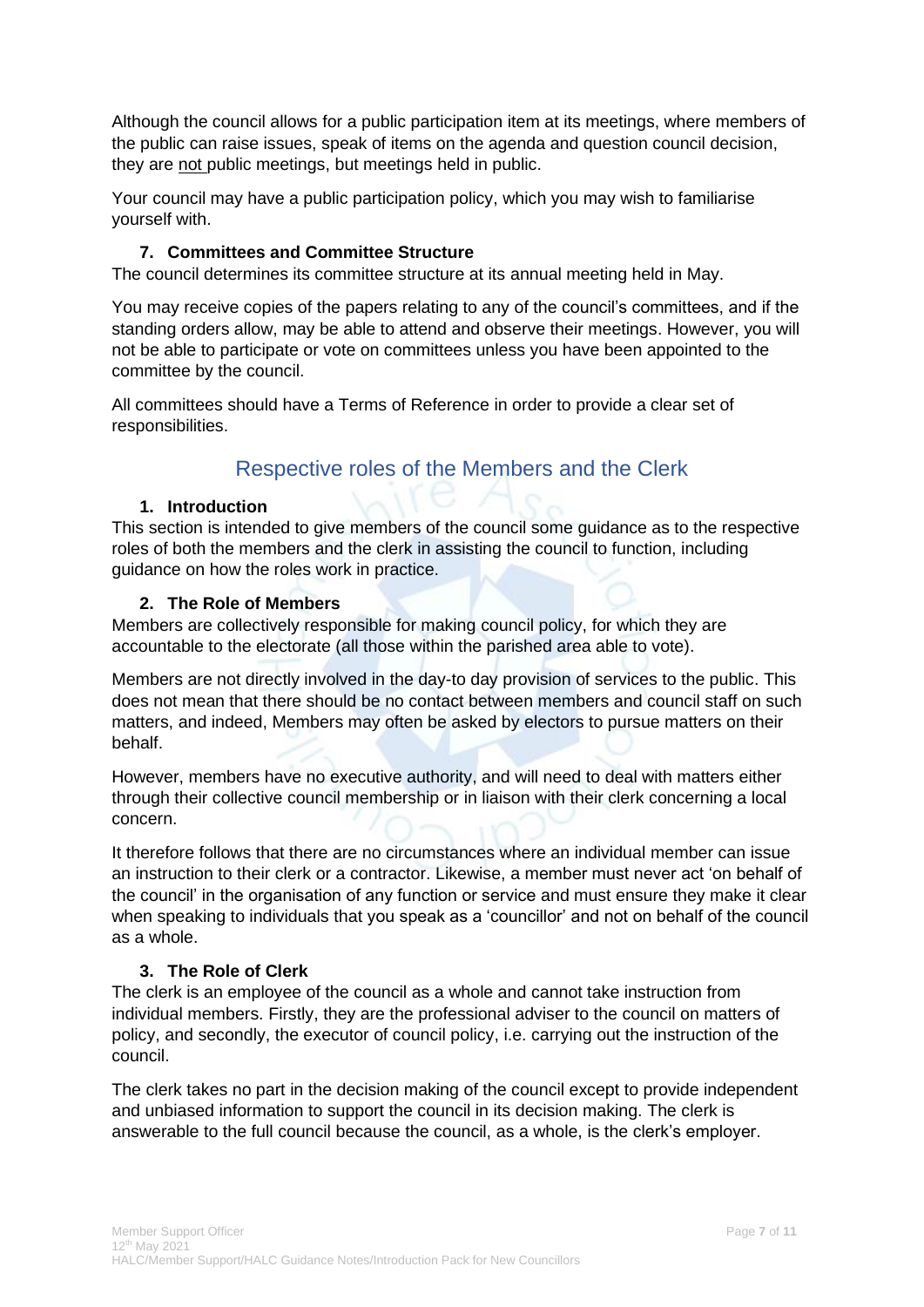### Statutory Powers and Duties

<span id="page-7-0"></span>The council derives its powers from statute. There are few statutory functions that the council must do, but many discretionary powers the council can choose to do. The council cannot do anything that legislation does not permit.

#### **Duties v Powers**

A council must do what the law requires it to do, this is a duty.

There are a few duties that the council must do, and this includes appointing a chairman, Proper Officer (Clerk) and Responsible Financial Officer, appoint an internal auditor, hold a minimum of four meetings a year, comply and consider legislation within its decisions and provide allotments if there is a demand.

A council may only do what the law allows it to do, this is a power.

There are many Acts of Parliament that give the council powers. Some examples include the power to provide public toilets, power to maintain, repair and protect the war memorial in the area and power to provide and maintain land for public recreation.

## The Code of Conduct and Declaration of Interests

#### <span id="page-7-1"></span>**1. Code of Conduct**

<span id="page-7-2"></span>A council has a statutory duty to promote and maintain high standards of conduct by its Members when representing the council. There are seven principles, which apply to the standards of conduct, they are:

- 1. **Selflessness –** Members should act solely in terms of the public interest.
- **2. Integrity –** Members should avoid placing themselves under any obligation to people or organisations that might try inappropriately to influence them in their work. They should not act or take decisions to gain financial or other material benefits for themselves, their family, or their friends. Members must declare and resolve any interests and relationships.
- **3. Objectivity**  Members must act and take decisions impartially, fairly and on merit, using the best evidence and without discrimination or bias.
- **4. Accountability** Members are accountable to the public for their decisions and actions and must submit themselves to the scrutiny necessary to ensure this.
- **5. Openness**  Members should act and take decisions in an open and transparent manner. Information should not be withheld from the public unless there are clear and lawful reasons for so doing.
- **6. Honesty**  Members should be truthful.
- **7. Leadership** Members should exhibit these principles in their own behaviour. They should actively promote and robustly support the principles and be willing to challenge poor behaviour wherever it occurs.

#### **2. Declaration of Interests**

<span id="page-7-3"></span>During your term of office, you will, from time to time, have close links to items being discussed. The council's code of conduct will require you to consider these links and if necessary, declare a level of interest in the matter and leave the room when the matter is discussed.

There is an opportunity at the start of each and every meeting of the council to notify the meeting of any interest, but you also have a duty to declare an interest as soon as you become aware of it. This may mean declaring an interest during discussion rather than the start of a meeting.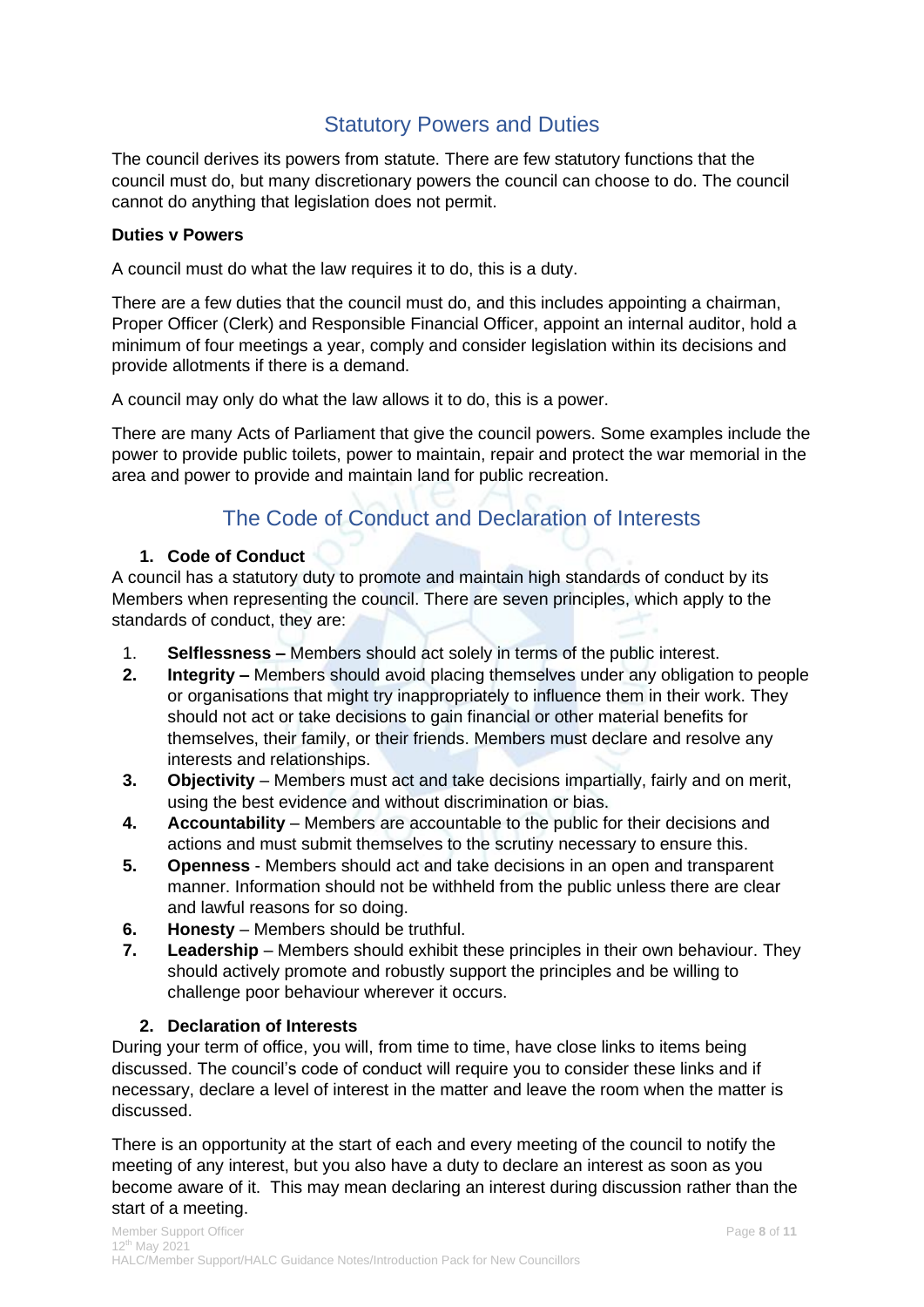You must state the level of interest and the nature of it and ensure that these are recorded within the minutes of the meeting.

#### **3. Disclosable Pecuniary Interests**

<span id="page-8-0"></span>All Members are required, by law under the [Localism Act 2011,](http://www.legislation.gov.uk/ukpga/2011/20/section/30/enacted) to complete a Register of Disclosable Pecuniary Interests form to register:

- Disclosable pecuniary interests; and
- The disclosable pecuniary interest of their spouses or civil partners (or persons with whom they live in that capacity)

Disclosable Pecuniary Interests relate to

- Employment
- Sponsorship
- Contracts held with the council
- Land held in the parish (owned, rented, or leased)
- Licenses with the council
- Tenancy
- Securities and capital held in organisations which have a place of business within the parish

The Localism Act 2011 confirms a breach of this part of the code is a criminal offence punishable by a fine and/or suspension or five years disqualification from holding office.

Completed Register of Disclosable Pecuniary Interest forms are held by the Monitoring Officer at your District Council as well as with your clerk.

The responsibility to declare an interest lies with you, the councillor. You will have a disclosable pecuniary interest registered and whenever the council is discussing something which affects anything on the register, you must declare the interest and leave the room during discussions on that matter (including when raised by the public during public participation).

#### **4. Non-Registerable Interests**

<span id="page-8-1"></span>The council will discuss many things, some of which may have an impact or relevance to yourself, a family member, a close personal acquaintance, or an outside body upon which you serve. Your interest may not be a financial interest but a personal, non-registerable interest. The council should have a policy for other interests which it may include in the adopted code of conduct.

Only you can decide whether you have an interest. It is not whether you think that your judgement of the public interest would be prejudiced, but what a member of the public with relevant facts would perceive or reasonably think. In other words, you must put yourself in the position of a member of the public and view the situation through their eyes, and not have regard to what you might consider to be your incorruptibility.

If you decide that you have a non-registrable interest, you must remove yourself from the room any time when the item is discussed. Your withdrawal should be recorded within the minutes of the meeting.

Interests are a complex area; if you have any concerns or queries you should always seek advice from the clerk, who may refer you to the Monitoring Officer or ourselves at Hampshire ALC.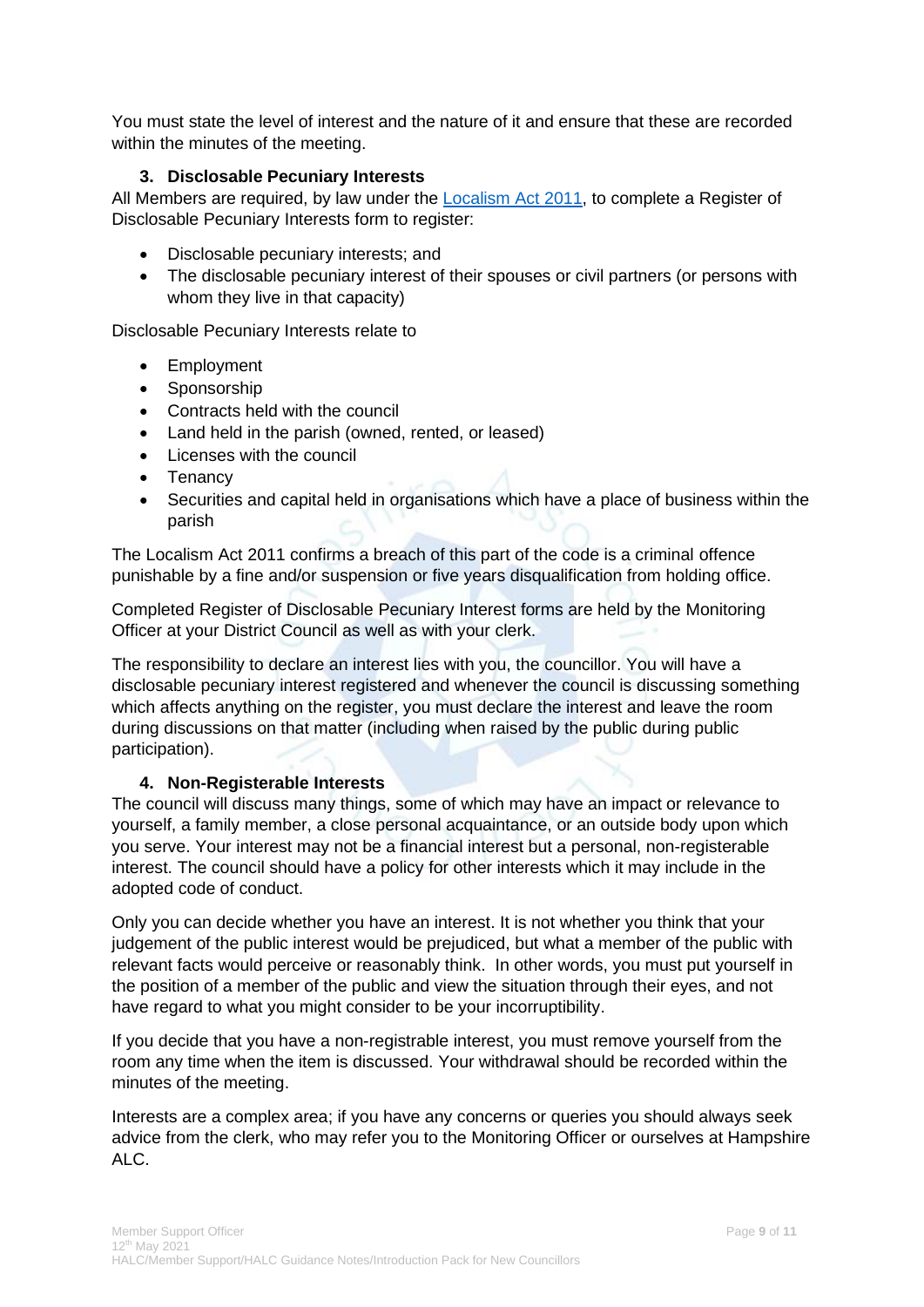#### **5. Dispensations**

<span id="page-9-0"></span>At times it may be helpful for the council to allow a member or members to stay in the room, despite a declared interest. For example, a dispensation may be granted if the exclusion of a member means that the meeting becomes inquorate. In certain circumstances, the council can approve a dispensation which either allows you to stay for the discussion or stay for the discussion and vote. Procedures for obtaining a dispensation will be set out within the council's standing orders.

#### **6. Gifts and Hospitality**

<span id="page-9-1"></span>Councillors should be cautious of accepting any offer or gift, favour or hospitality that could be perceived as being given as a result of their position as a member of the council.

It is not always inappropriate or unlawful to accept a gift or hospitality, but each individual case should be considered as to whether it is appropriate to accept any gifts, or hospitality and councillors should have regard to how the acceptance could be perceived by others.

Your council may have a gift and hospitality policy and you should ask your clerk for a copy.

**This paper is not intended or constitutes legal advice. Should you require a formal legal opinion, please contact our Member Services Officer, who will contact our legal helpdesk.**

**This document is owned by Hampshire ALC and may be provided to other County Associations.**